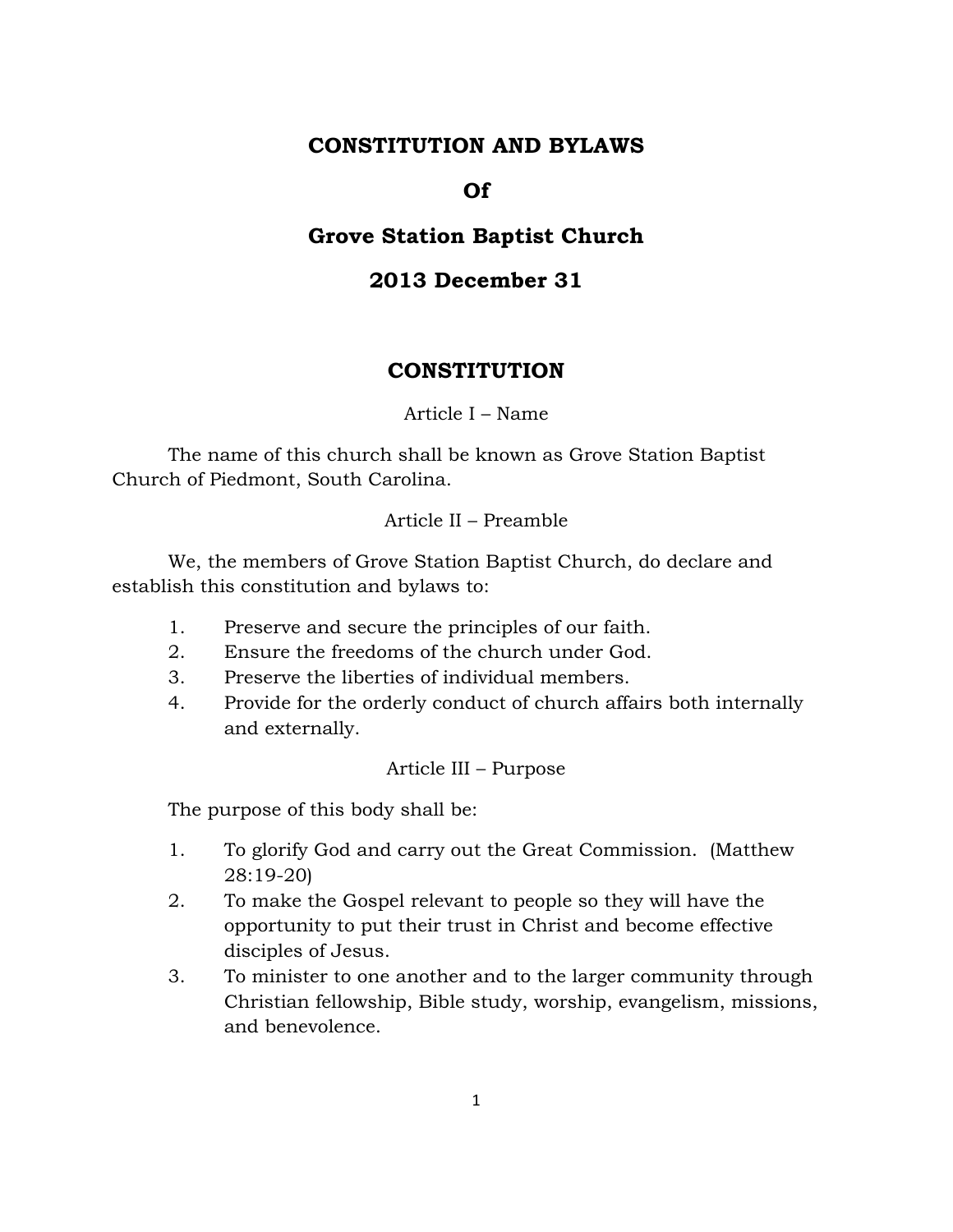## Article IV – Articles of Faith

We believe:

- 1. The Bible is the inspired Word of God and is our all-sufficient authority in matters of faith, doctrine and Christian living.
- 2. In one God, eternally existing in three Persons: the Father, the Son and the Holy Spirit.
- 3. In Jesus Christ, the Son of God. He lived a sinless life, died on the cross for our sins, arose from the dead, ascended to heaven where He sits on the right hand of the Father and is now our High Priest and Advocate.
- 4. In salvation by grace through faith. It is not by works. It is a gift of God. Each person who reaches the age of accountability may voluntarily accept Christ and be saved.
- 5. The church is God's people for carrying out the Great Commission in the world. The church is made up of people, who have accepted Christ as Savior and Lord, been baptized by immersion, and joined with fellow believers to grow, serve and be on mission for Christ.
- 6. That baptism by immersion is symbolic of what has happened between the believer and Christ in the new birth. The Lord's Supper is a reminder of the sacrifices of Jesus' broken body and shed blood for us. These two ordinances are to be observed by the church.
- 7. In the glorious bodily return of the Lord Jesus Christ at the end of the ages, the resurrection of the dead, and the changes to a spiritual body for all believers. Believers will go to everlasting blessedness and unbelievers will be separated from God forever.
- 8. In the autonomy of the local church. It shall not be subject to any other religious body and shall manage its own affairs. It shall be affiliated with and financially cooperate with the Greenville Baptist Association, the South Carolina Baptist Convention, and the Southern Baptist Convention. It may choose to cooperate in projects with other organizations in order to accomplish the mission of the church in the world.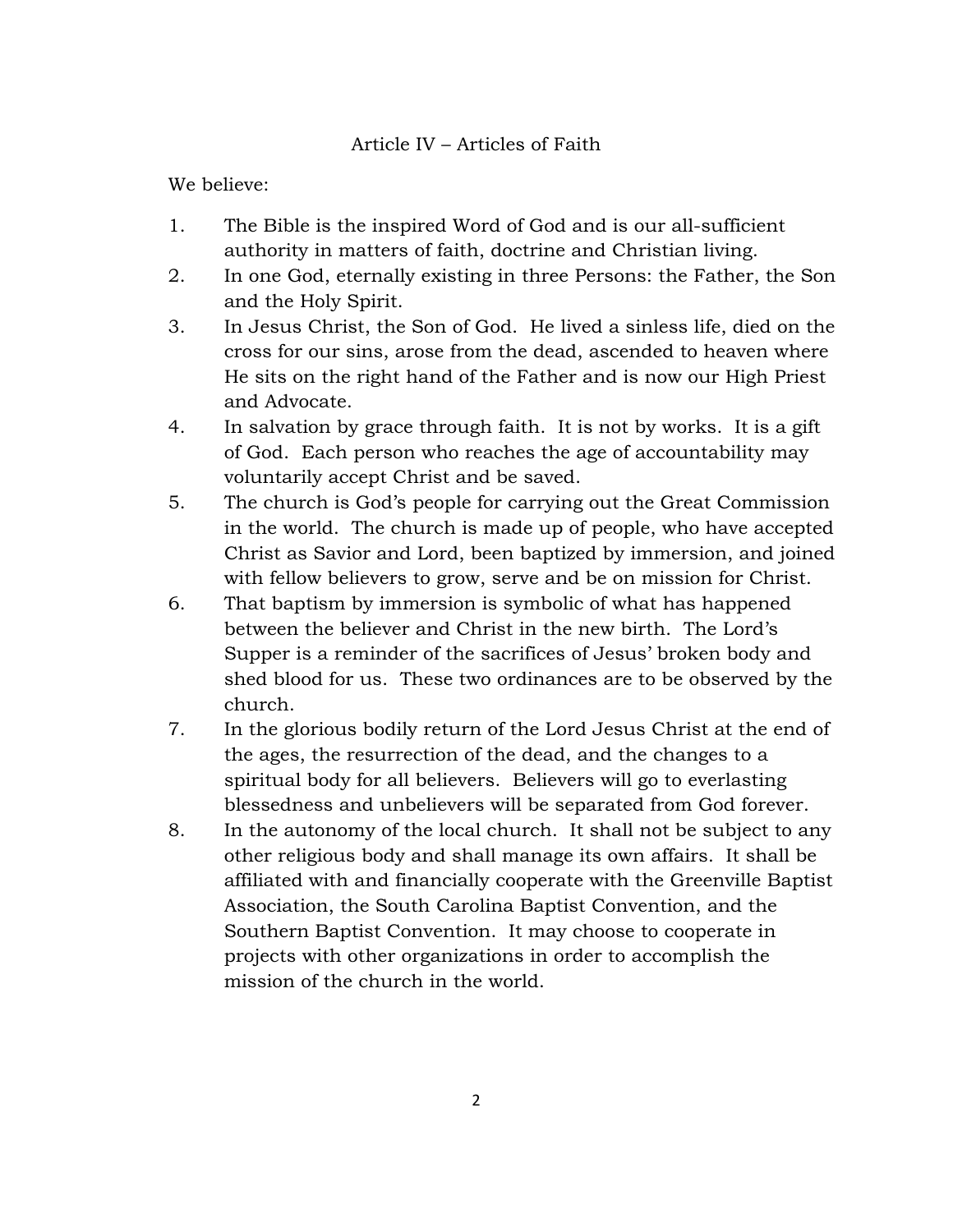## **Article V – Government**

Grove Station Baptist Church shall be governed, under God, by its membership. The church election and financial budget year will be September 1 through August 31.

## **Article VI – Membership**

- 1. A person may become a member by:
	- a. Profession of faith in Jesus Christ and baptism by immersion.
	- b. Receipt of a letter from a Baptist church.
	- c. Statement by the candidate of his/her salvation experience, baptism by immersion and membership in a Baptist church. Joining by statement will be recognized in cases where a letter cannot be obtained such as previous church has closed or records lost.
- 2. Members shall be received into the church by a majority vote of members present.
- 3. Members may be terminated by:
	- a. Death.
	- b. Joining another church of like faith and order and that church requesting a letter of recommendation.
	- c. Erasure because of joining a church of another denomination.
	- d. Dismissal by the church due to failure of efforts to reclaim a person after unbiblical conduct.
- 4. Members shall have the right to bring matters before the church, discuss issues and vote in church conferences. They shall have the privileges of full participation in the life and work of the church.
- 5. Duties of the members:
	- a. Seek to live a life that glorifies God and carries out the Great Commission.
	- b. Uphold the Articles of Faith, the Constitution and Bylaws and advance the Kingdom of God through faithful attendance and financial support of Grove Station Baptist Church.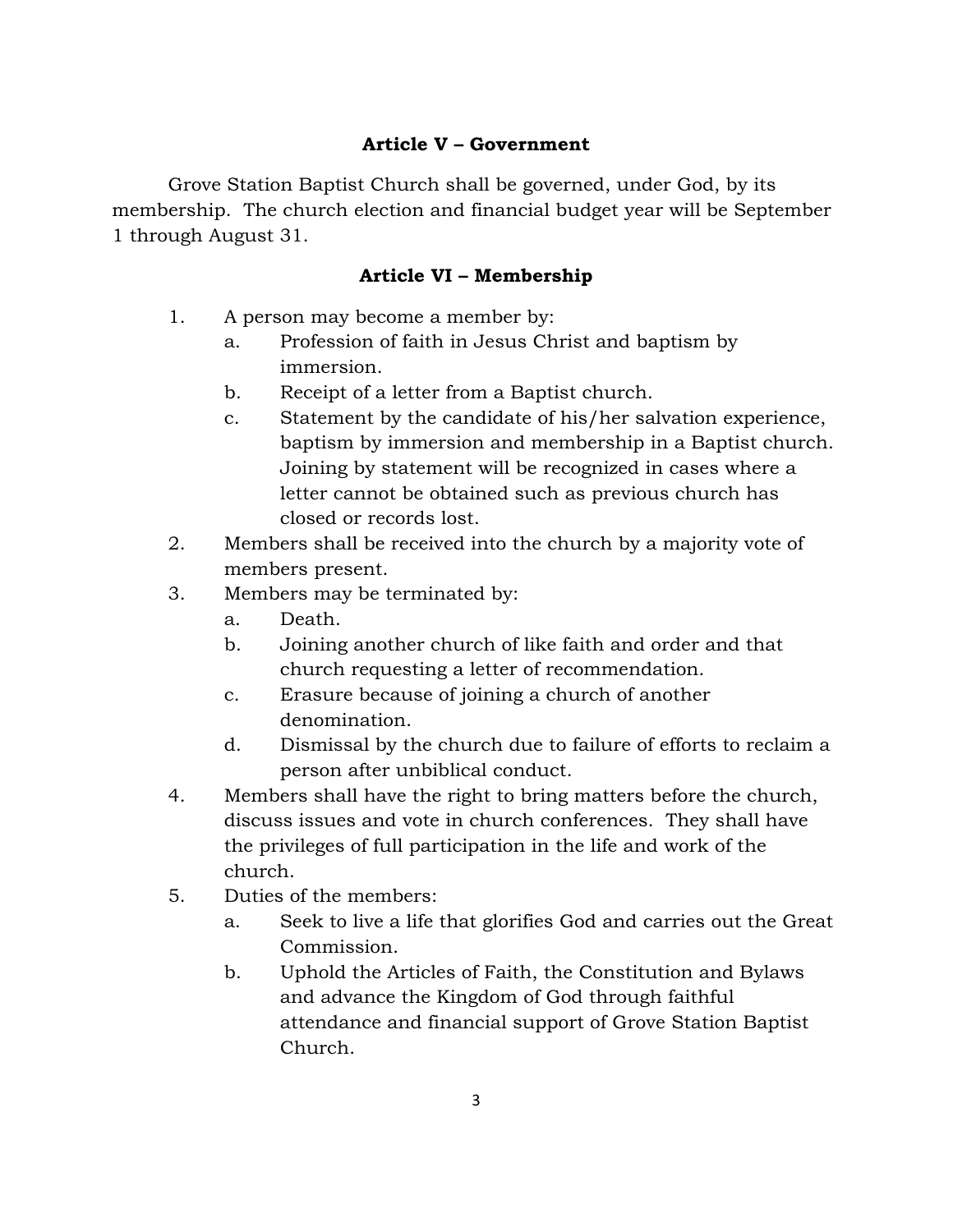## **BYLAWS**

### Article I – Church Officers

- 1. Pastor:
	- a. Qualifications:
		- i. His life should be consistent with the qualifications listed in I Timothy 3:1-7.
		- ii. His Christian character and love for people should fit him for the office of pastor.
	- b. Responsibilities:
		- i. He will serve as the administrative head of the church through preaching, teaching, counseling, ministry, planning, and guidance.
		- ii. He will lead the church in evangelism, Christian education, missions, worship, proclamation, spiritual growth and discipleship development.
		- iii. He will serve as moderator of the church.
		- iv. He will lead all staff in performance of their jobs.
		- v. He will serve as ex officio member of all church groups.
	- c. Pastor Selection:
		- i. A Pastor Search Team shall be recommended by the Ministry Team and elected by the church to seek and recommend a pastor to the church.
		- ii. The Pastor Search Team shall gather background information on a candidate to access his character and past performance before considering him for pastor.
		- iii. The Pastor Search Team shall interview the candidate before recommending him to the church.
		- iv. The Pastor Search Team shall bring only one candidate at a time before the church.
		- v. The church shall have the opportunity to hear and to talk with the candidate in view of a call.
		- vi. The church shall vote by secret ballot on calling a pastor.
		- vii. An affirmative vote of three-fourths (3/4) of members present shall be required to call a pastor.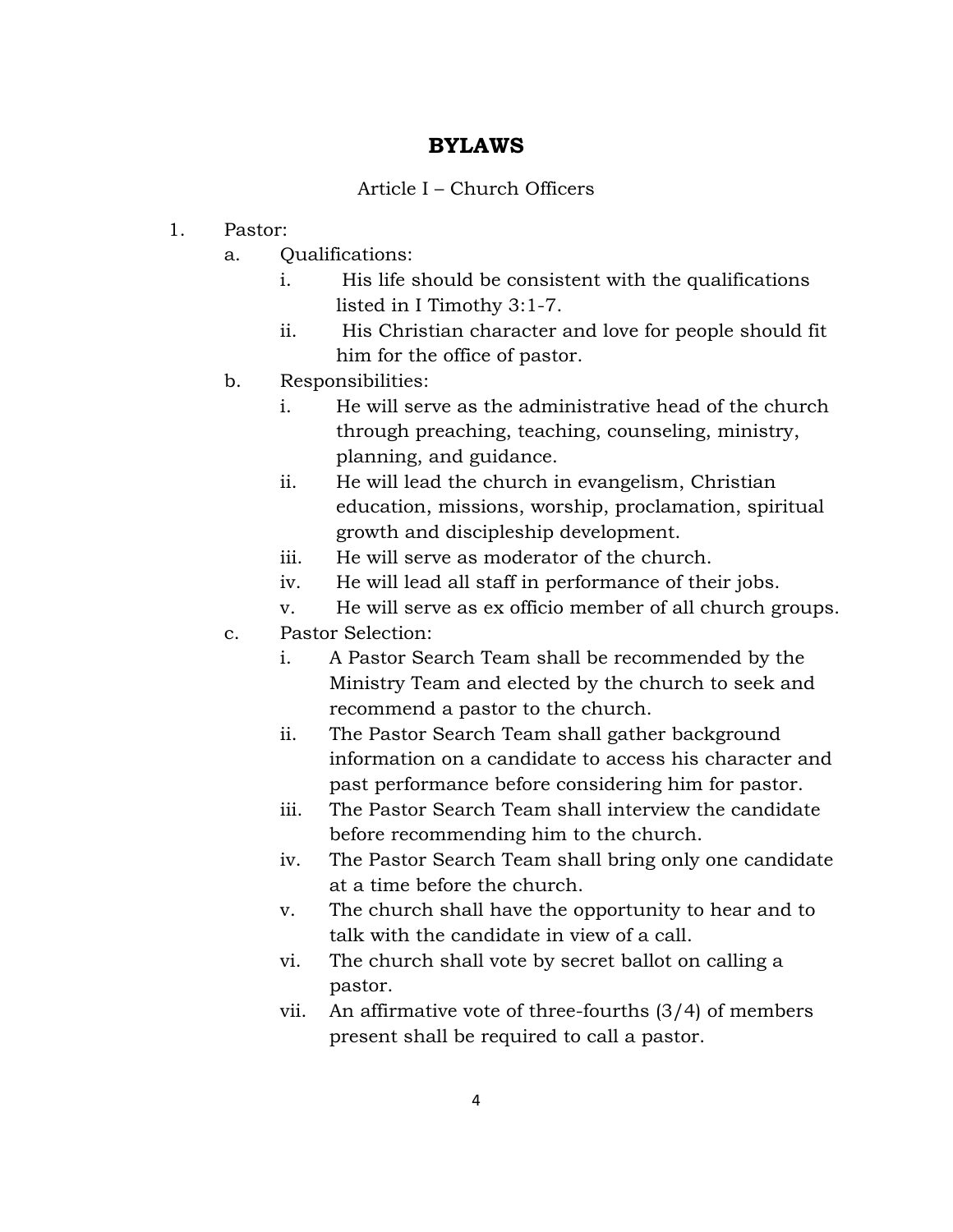- d. Term of Service:
	- i. The pastor shall serve until his request or that of the church terminates the relationship. Thirty days notice shall be given unless otherwise mutually agreed.
- 2. Church Staff:
	- a. The church shall call staff, as it deems necessary, to carry out the mission of the church.
	- b. The Ministry Team shall recommend to the church any specific ministry positions to be filled.
	- c. The Ministry Team shall conduct background checks, interviews and the like before recommending a staff person to the church.
	- d. A two-thirds  $(2/3)$  vote by the members present shall be required to call the staff person.
- 3. Elected Leaders:
	- a. Deacon:
		- i. The Deacon will serve as a biblical servant / leader of Grove Station Baptist Church. He will be elected to serve for a two year term. The minimum number of Deacons to actively serve will be three with more added as the needed as a result of church membership growth or ministry responsibilities.
		- ii. Term-limited rotations off the deacon ministry will be done at the close of the fiscal year on August 31. Rotations will be staggered, so that there are active deacons serving the church members at all times. A 12 month rest is required before a deacon can be reelected as an active deacon.
		- iii. This man will serve alongside the Pastor as an overseer to the spiritual and general physical needs of all church members. He will be a member of the Ministry Advisory Team. He may serve on other church committees. He will assist the Pastor with visitation of members and visitors. He will be available to assist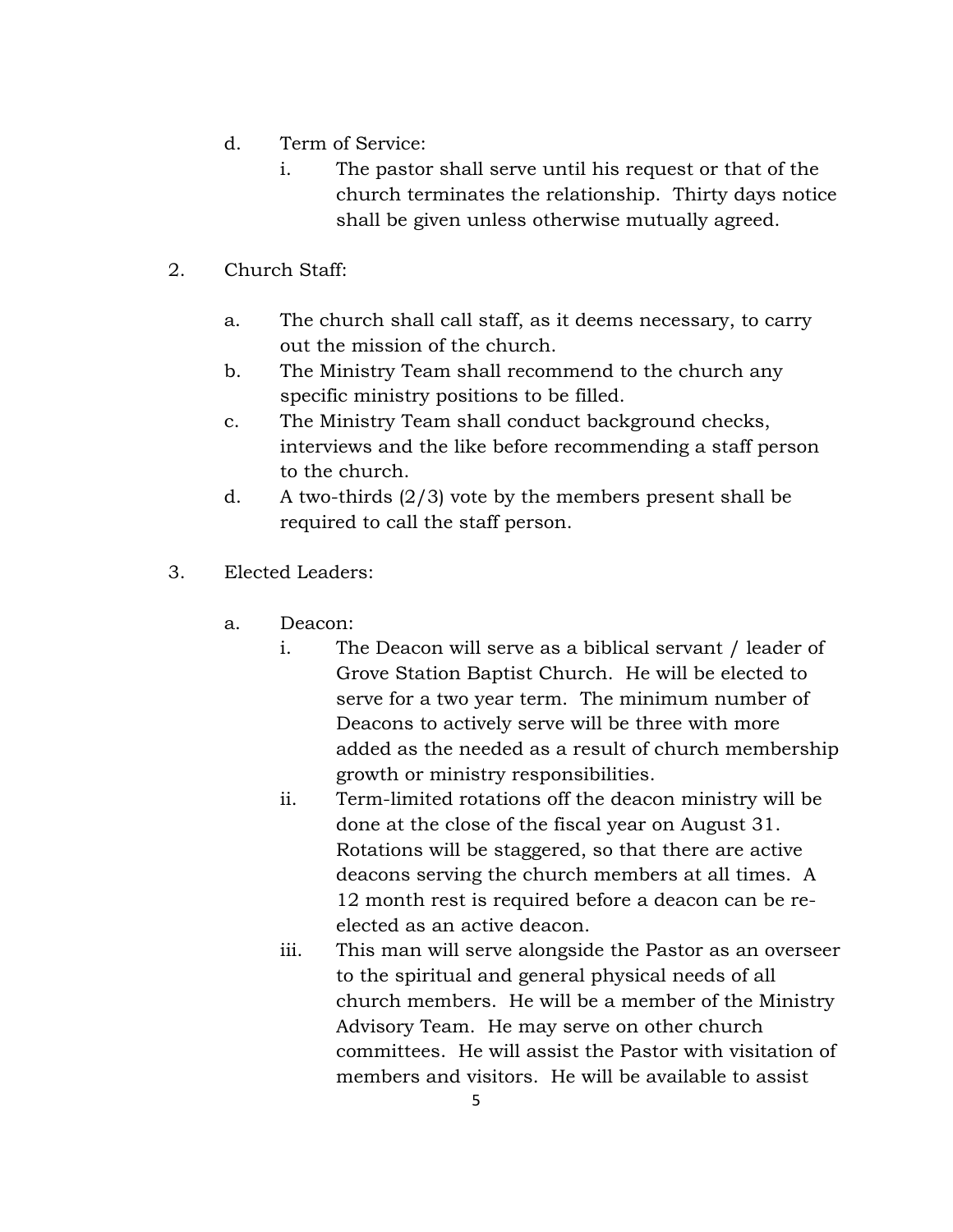with the Ordinances of the Church (Baptism and Communion). He will assist in all church discipline issues. He will be faithful to attend church services and be engaged in serving the members of Grove Station Baptist Church. There will be an ordination required for all new Deacons who have not previously served as a Deacon in a Southern Baptist church.

- iv. The biblical qualifications of a deacon are as follows: Acts 6:1-7 and 1 Timothy 3:8-13
	- a. Man of Honest (Good) Report (Acts 6:3) A good reputation among those in the church, as well as those outside the church.
	- b. Full of the Holy Spirit (Acts 6:3) Mature spiritual outlook and personal dedication through the Holy Spirit.
	- c. Full of Wisdom (Acts 6:3) Wisdom that is biblically-based and in agreement with whole context of Scriptures.
	- d. Full of Faith (Acts 6:5) Like Stephen's, a Deacon's power depends on faith.
	- e. Grave (1 Timothy 3:8) One who possesses Christian purpose, who has great reverence for spiritual matters; one whose word carries weight.
	- f. Not Double-Tongued (1 Timothy 3:8) Dependable and responsible in his control of his tongue.
	- g. Not Given To Much Wine (1 Timothy 3:8) Temperate in living; steward of good influence, doing all to the glory of God.
	- h. Not Greedy of Filthy Lucre  $(1$  Timothy  $3:8$ ) A right attitude toward material possessions, not eager to exploit others for his own gain or profit.
	- i. A Holder of the Faith (1 Timothy 3:9) A man who gives strength to the church fellowship and one who possesses spiritual integrity beyond reproach.
	- j. Tested and Proved (1 Timothy 3:10) A man who demonstrates his spiritual qualifications before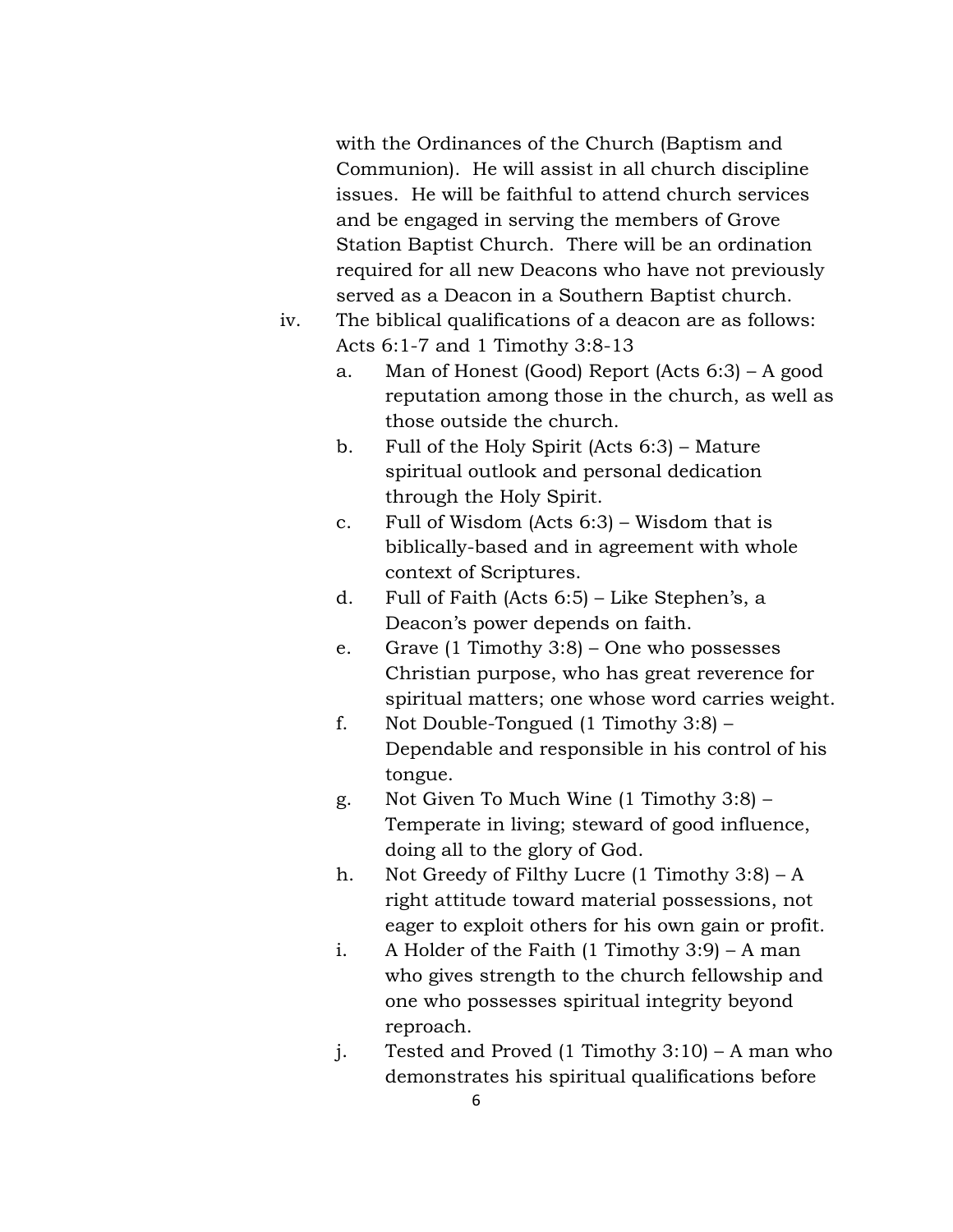being elected to serve and as a deacon is tested and found true.

- k. Blameless (1 Timothy  $3:10$ ) A man against whom no charge of wrongdoing can be brought with success.
- l. Christian Family Life (1 Timothy 3:11-12) A Man whose family is well cared for, whose family relationships are healthy and growing.
- m. Husband of One Wife (1 Timothy 3:12) Model of faithful devotion to one's wife, committed to the sanctity of the marriage bond.
- n. Ruling Their Children and Their Own House Well (1 Timothy 3:12) – Manages his own home well, loved and respected by his wife and children still under his care, firm, but with the compassion and tenderness of Christ.
- o. Bold In the Faith (1 Timothy 3:13) Strong and effective because he uses his office as Deacon in the right way for the right purpose.
- b. Church Clerk:
	- i. Keeps minutes of meetings.
	- ii. Keeps membership role and files appropriate documents.
- c. Treasurer:
	- i. Keeps records of all financial receipts and expenditures.
	- ii. Makes regular reports to the church.
	- iii. Pays authorized expenditures.
- d. Contributions Recorder:
	- i. Keeps records of all financial contributions.
	- ii. Provides a record of those contributions to the appropriate people at the end of the year.
- e. Outreach Director
- f. Music Directors
- g. Pianist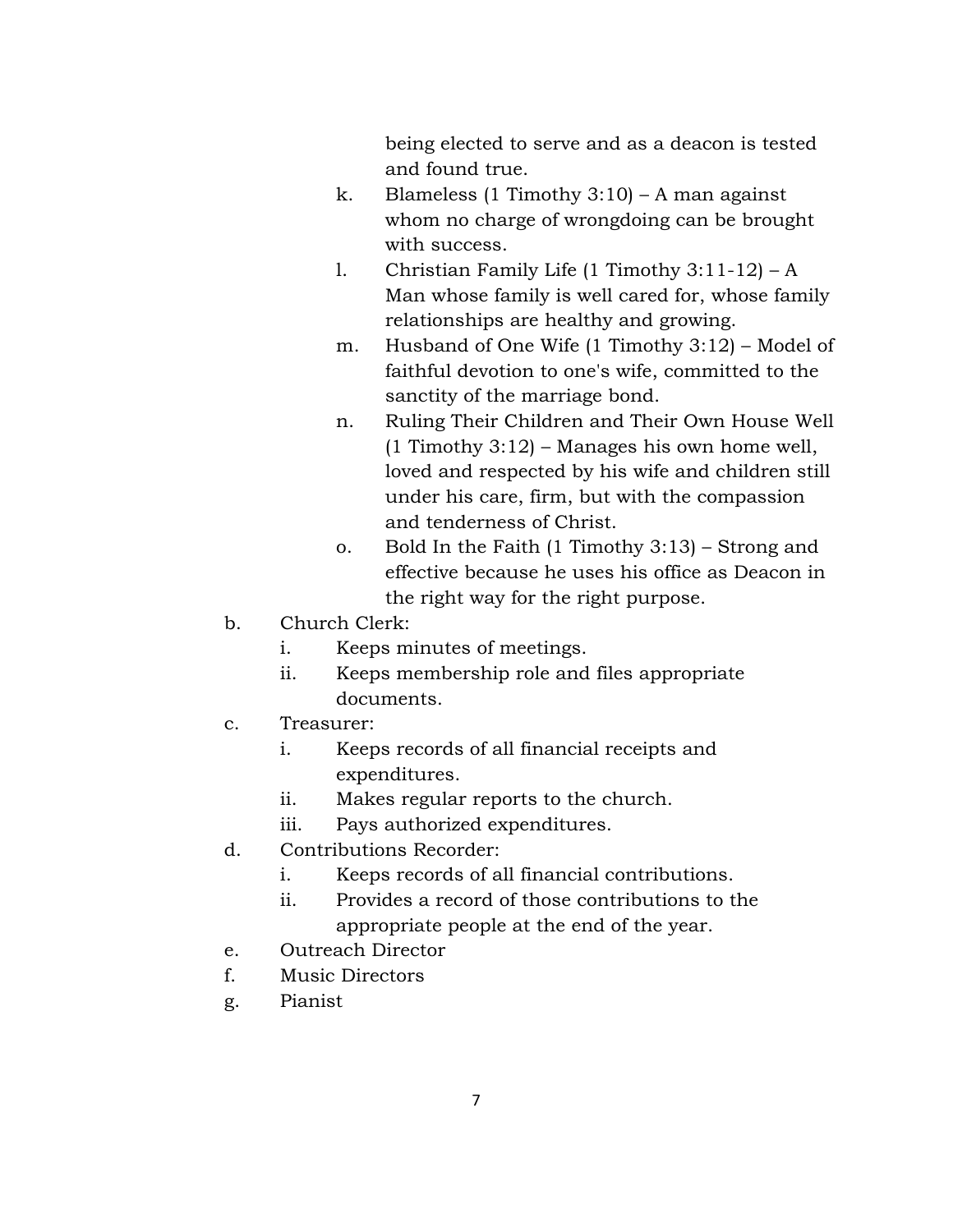- 4. Committees:
	- a. Baptismal
	- b. Building and Grounds
	- c. Floral
	- d. Hostess
	- e. Lord's Supper
	- f. Nursery Coordinators
	- g. Tellers
	- h. Ushers
- 5. Sunday School:
	- a. General Officers
	- b. Teachers
- 6. The church shall elect other leaders as the need arises.

# **Church Leadership Commitment Clause:**

God has entrusted the gospel of Jesus Christ to His church. It is according to His will and by His own design that He calls His servants to carry out His mission in the world through the spiritual gifts He gives to each Christian. According to the Book of Acts and the Letter to the Ephesians the Holy Spirit led the church to choose out from among themselves certain people for special service of leadership. In the same way the congregation of Grove Station Baptist Church has chosen and entrusted certain leaders to ensure that God's mission is performed within the body and to care and nurture others through its ministries. Thus, by accepting the position to which they are nominated and elected the members of Grove Station Baptist Church expect their leaders be committed to attendance and action necessary for carrying out all duties necessary for their specific church ministry.

- A church ministry leader is defined as God's servant who volunteer, those who are nominated and elected, and those who are paid to perform specified ministry duties within the church body.
- Church ministry leaders are expected to act in accordance to God's will and perform their elected position's responsibilities for the full duration of their elected period. They are also expected to actively attend and participate in all church services.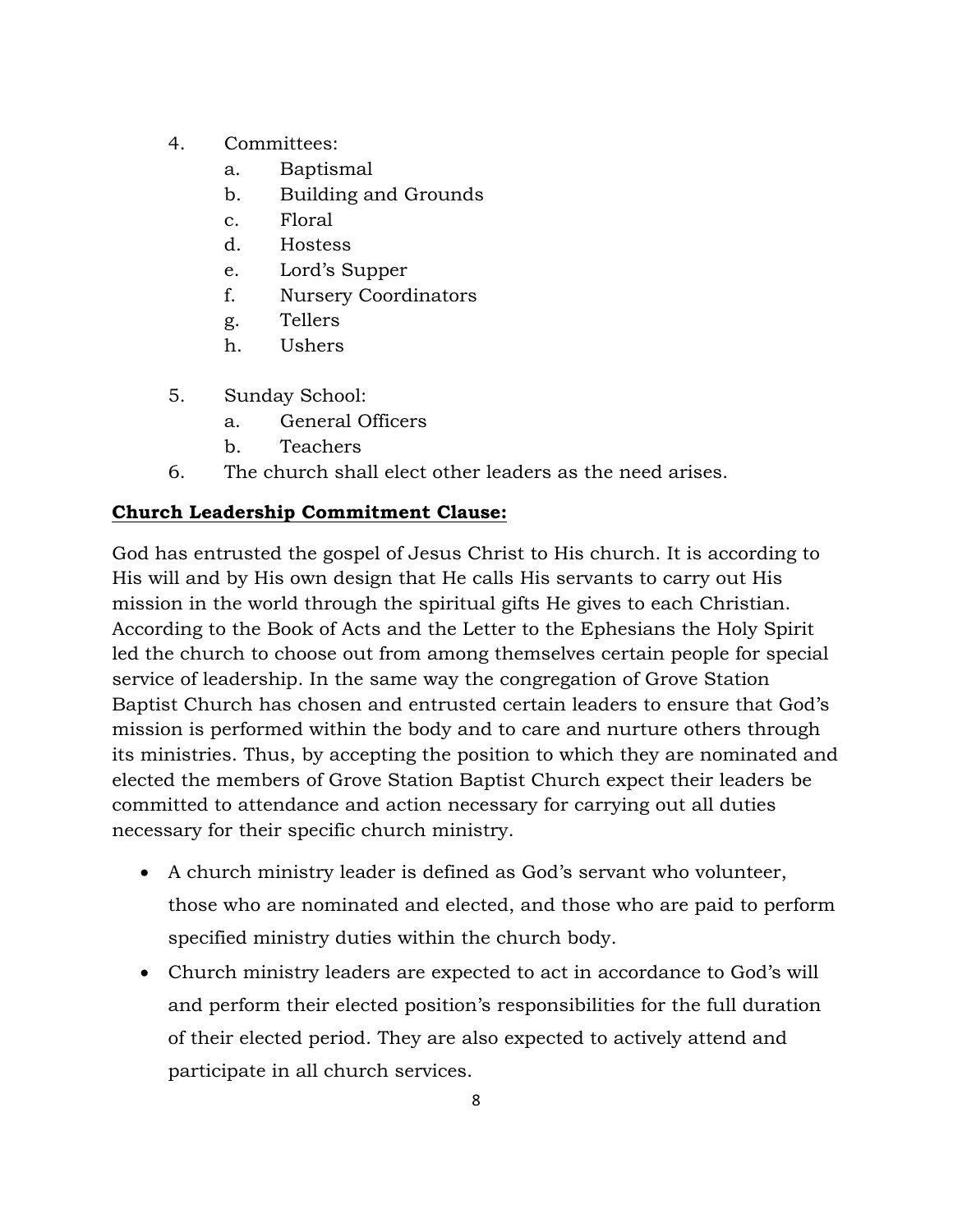- There are times when a church leader may have an understandable break in continuity of service such as short vacations, sickness, work schedule or some unforeseen circumstance but during which the church's ministries are performed without hindrance or neglect by another church member. Nevertheless, when a church leader's ability to perform the duties of the office or church attendance has become poor and ineffective as a result of any the above situations, the church body should through the nomination process elect another member to serve in the same position.
- A church leader is consider as abandoned their position when there are six (6) failures to attend / perform the duties of the office within ninety (90) day period, unless there is a valid reason as determined by the Pastor and Deacons. In any such case, every possible attempt to reconcile the person to the church family will be made in accordance with Jesus' directive in Matthew 18:15-17. (Attempts by church leaders or members to reconcile the person to the church family in accordance with Matthew 18:15-17 will be noted and written in the church minutes)
- A church leader who has been caught with moral failure or involved in a physical altercation will be removed from their position by the disciplinary process of Matthew 18: 15-17 by the Pastor and Deacons.
- The church leader who has triggered the leadership commitment clause will be notified by regular letter or email that their elected position at Grove Station Baptist Church has been vacated by their own actions. They are still welcome to return and be reconciled to fellowship with the Grove Station Baptist Church family, but this person will not be returned to the former elected position during the current election cycle, unless the church congregation votes by two thirds (2/3) majority in a church business conference to do so. Any future cycles that an elected office is available to this person will be predicated on the state of reconciliation